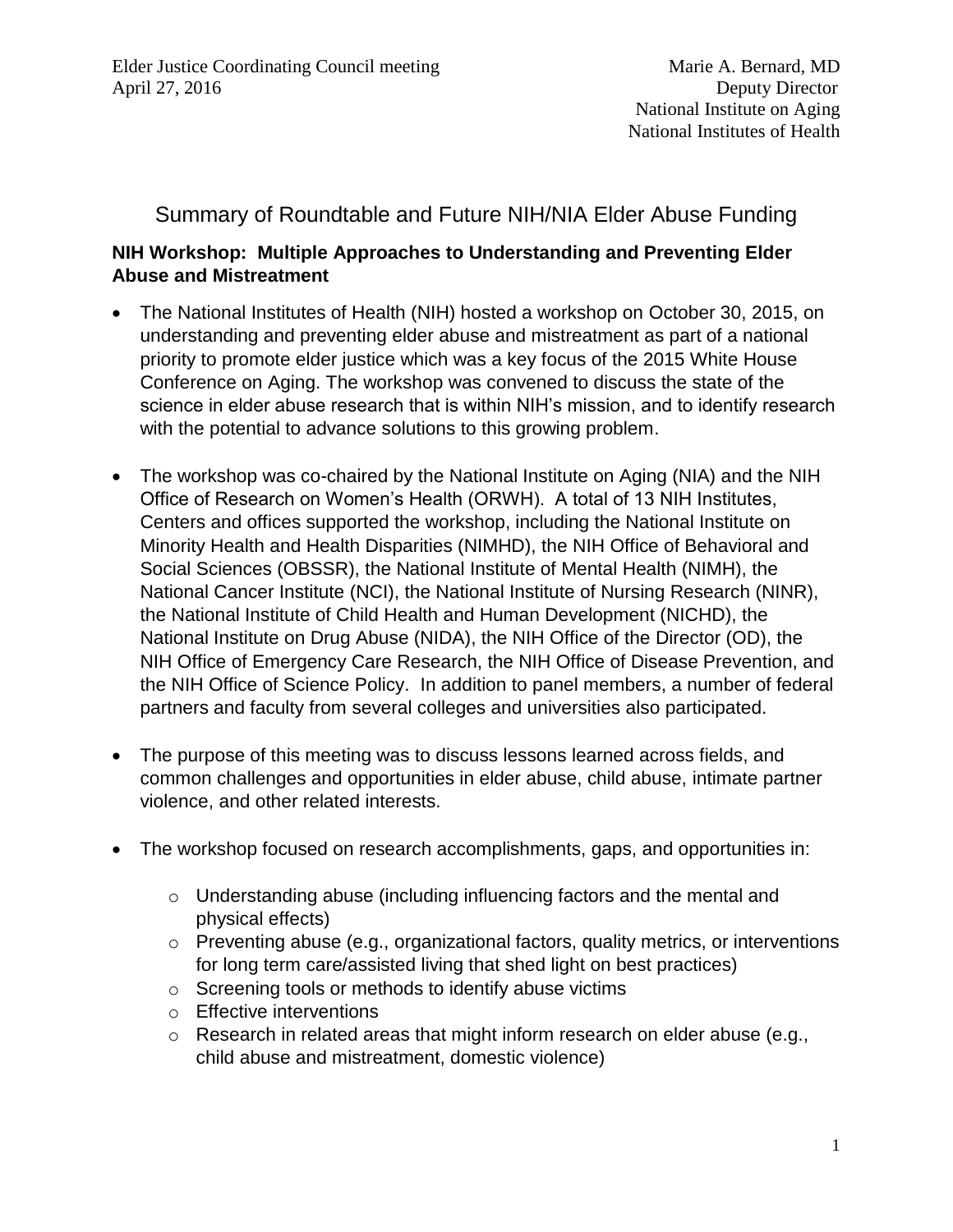- The workshop was structured with three panel discussions and four breakout sessions to address key areas of concern in elder abuse.
	- o Panel 1 focused on identifying abuse screening, standards, and detection challenges.
		- **Panelists were asked to consider identifying abuse in clinical,** institutional, and home settings. They discussed research opportunities in elder abuse and how findings from child abuse, intimate partner violence (IPV), and emergency geriatric care research could inform elder abuse research strategies and directions.
	- o Panel 2 focused on the origins of abuse, early adversity and the cycles of abuse.
		- The panel's discussions examined the long-term health impacts of early adversity (including maltreatment, neglect, and deprivation) on health outcomes in later life. A part of this discussion concentrated on identifying the mechanisms (behavioral, psychological, biological, and interpersonal) that account for the continued risk for both poor health and for repeated cycles of abuse/adversity over the life course in order to identify potential targets for intervention. The moderated discussion focused on scientific and structural barriers to building an evidence base, lessons learned, key findings across fields, ongoing challenges, evidence gaps, and high-priority research directions.
	- o Panel 3 focused on novel intervention and prevention strategies.
		- The panel discussed novel strategies for preventing abuse, mitigating its effects, and preventing recurrence. This panel (a) discussed findings from evidence-based programs to reduce elder abuse and (b) drew findings and insights from evidence-based programs for child abuse and family violence and discussed their relevance to prevention of elder abuse.
	- o Breakout session 1 focused on health disparities and cultural dimensions of abuse.
		- The goal of this breakout session was to discuss relationships between elder abuse and health disparities and to consider the role that cultural factors may play in detection, identification, and intervention.
	- o Breakout session 2 focused on preventing mistreatment in familial environments.
		- The goal of this breakout session was to discuss family and social risk factors that may lead to elder abuse and neglect and protective factors that may prevent it. In considering the family as a natural social system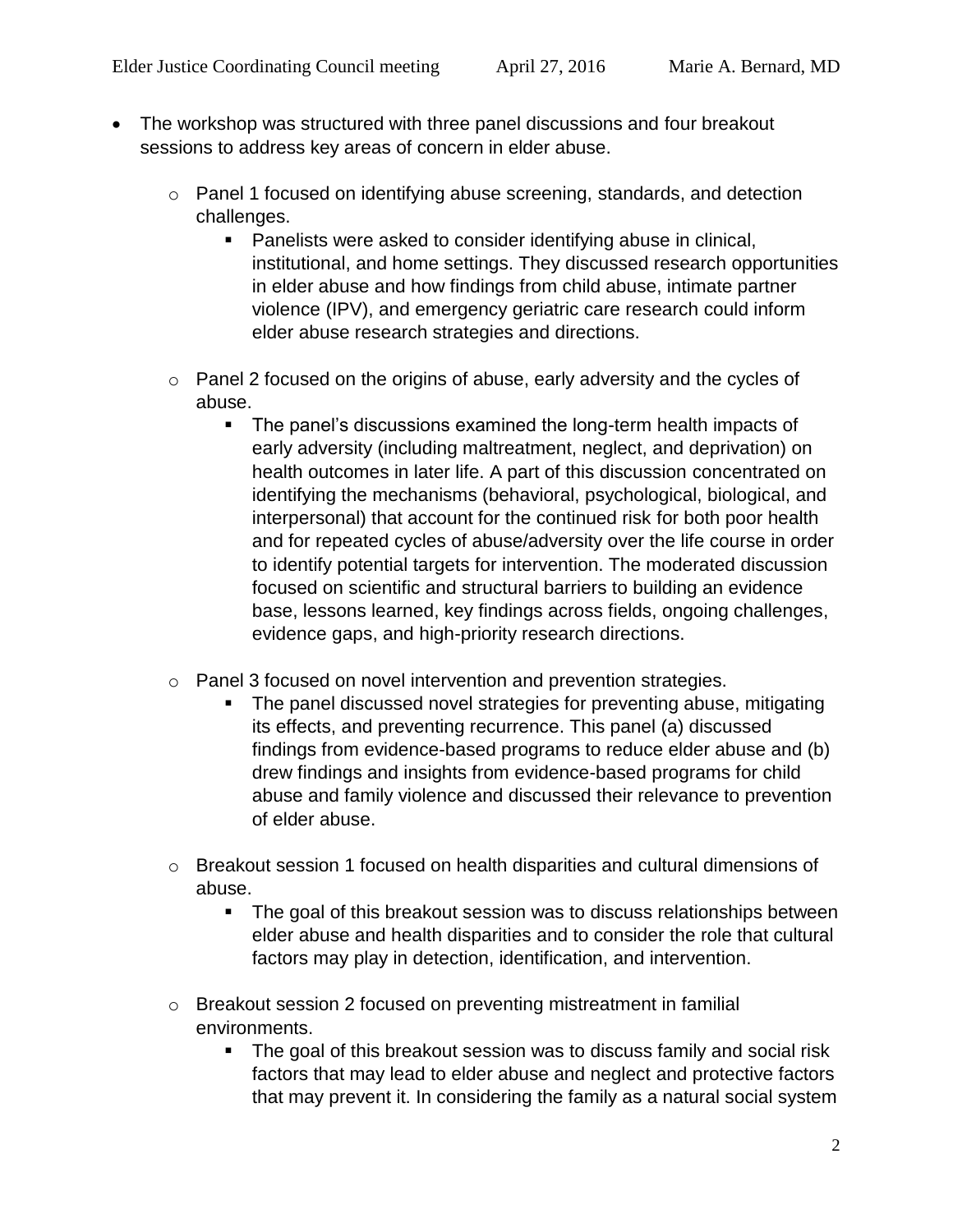operating within the larger context of communities and society, the panel discussed features of challenging environments within and outside of the family context that can contribute to elder neglect, mistreatment, and intentional abuse.

- $\circ$  Breakout session 3 focused on risk factors for individuals with diminished cognitive/decisional capacity.
	- This session invited participants to discuss research gaps and opportunities in the study of how decisional capacity is a risk factor for elder abuse. The discussion built on advances in research on the decision neuroscience of aging and research on decisional capacity in at-risk elders.
- o Breakout session 4 addressed bioethics and law in elder abuse research.
	- This breakout session provided an opportunity for discussion of bioethical and legal considerations for elder abuse research and strategies for conducting ethical research.
- Key examples of critical gaps that were discussed during the workshop include the need for strengths-based interventions with a focus on skills to manage the challenges of dealing with an impaired family member or a stressful situation, simplified screening tools, and decision aids for clinicians in determining decisionmaking deficits for those at risk of abuse.

## **Current National Institute on Aging Funding and Projects in Elder Justice and Abuse**

- NIA has provided support for research on the scientific basis for understanding, preventing, and treating elder mistreatment in both community and institutional settings through Requests for Applications (RFAs) for Developmental Research on Elder Mistreatment in 2005 (http://grants.nih.gov/grants/guide/rfa-files/RFA-AG-05- 009.html) and 2006 (http://grants.nih.gov/grants/guide/rfa-files/RFA-AG-06- 009.html), and more recently, through funding opportunity announcement opportunities for investigator-initiated applications. The primary goal of these efforts has been to generate evidence-based data to be disseminated across all sectors and settings. Examples of NIA-funded projects include:
	- o R01-AG014299: Mark Lachs Resident-to-Resident Elder Mistreatment (2007-2011)
	- o R03-AG048109: Anthony Rosen Improving Recognition of Elder Abuse through Analysis of Highly Adjudicated Cases (2014-2015)
	- o K24-AG022399: Mark Lachs Midcareer Investigator Award in Patient-Oriented Research (2007-2015)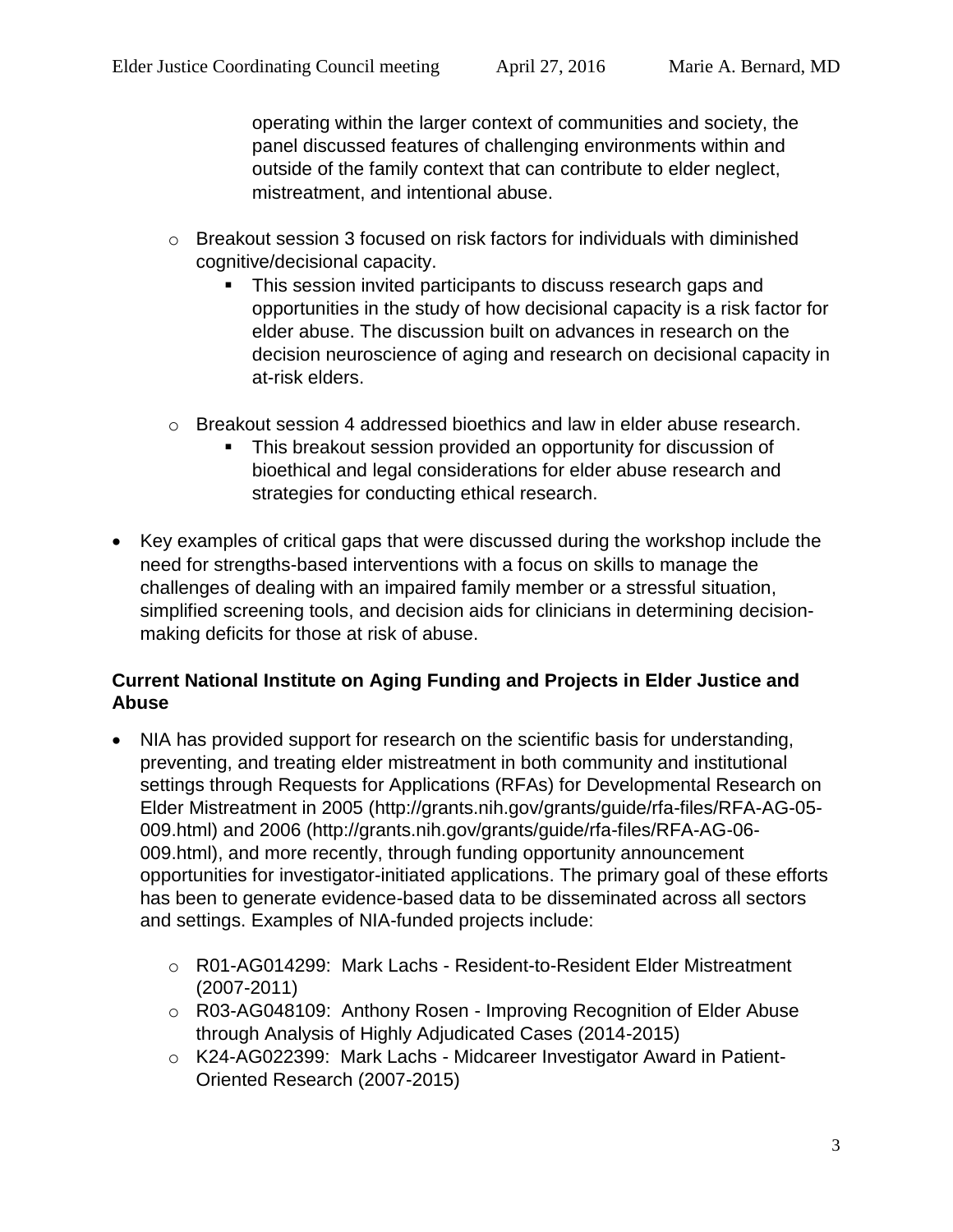- o R01-AG042318: XinQi Dong Epidemiology of Psychological Distress in a Chinese Aging Population (2012-2016)
- o K23-AG043553: Winston Chiong Neuroeconomics of Framing Effects and Risk Attitudes in Early Dementia (2013-2016)
- o T35-AG029793: Linda Meurer Medical Student Training in Aging and Injury Research (2007-2016)
- NIA currently has several funding opportunities to which research on elder abuse would be responsive. The Program Announcements (PA) are:
	- o PA-14-159 Translational Research to Help Older Adults Maintain Independence in the Community (R21)
	- o PA-14-161 Translational Research to Help Older Adults Maintain Independence in the Community (R01)
	- o PA-13-246 Research to Characterize and Reduce Stigma to Improve Health (R21)
	- o PA-13-247 Research to Characterize and Reduce Stigma to Improve Health (R03)
	- o PA-13-248 Research to Characterize and Reduce Stigma to Improve Health (R01)
	- o PA-15-042 Family and Interpersonal Relationships in an Aging Context (R01)
- The Administration for Community Living (ACL) supported the assessment of elder abuse prevalence in the NIA-funded National Social Life, Health, and Aging Project (NSHAP) in 2013, and has provided additional funding for development of national probability statistics on elder abuse, for which a second wave of data is being collected.
- NIA currently funds approximately \$1 million annually in investigator-initiated research and research training on elder abuse. Additionally, the NIA has a growing investment and interest in research addressing the challenges of Alzheimer's disease (AD) caregiving, which should be highlighted, for the reason that individuals living with cognitive impairment and dementia are among the most vulnerable elders. Additional support for research related to elder abuse and mistreatment from other Institutes and Centers at NIH has been focused largely on intimate partner violence.

## **NIH Workshop Follow-Up**

- Workshop participants plan on developing a set of joint publications for submission to the Journal of *Elder Abuse and Neglect*.
- The NIA has interest in incorporating input from the workshop in future Funding Opportunity Announcements (FOA).